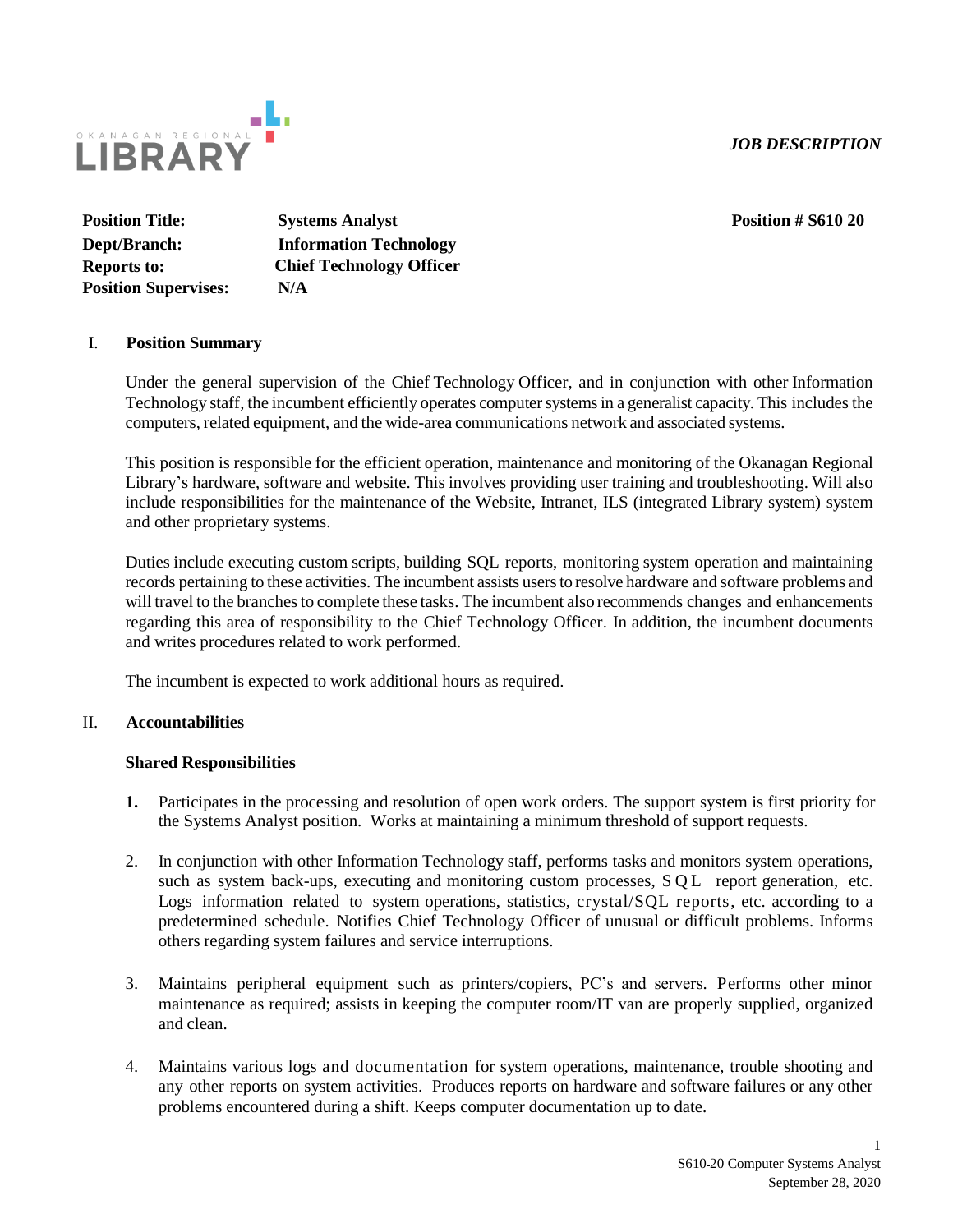- 5. Analyses and troubleshoots complex problems relating to area of responsibility and keeps Chief Technology Officer informed of emerging problems and recommends solutions, changes and/or enhancements.
- 6. Prepares and updates documentation relating toareaof expertise.Trains other departmentstaff in their duties as it relates to the successful operation of Information Technology systems.
- 7. Attends and participates in Information Technology and other meetings where departmental priorities are decided. Ensures work schedule supports priorities and is communicated within the department.
- 8. Opens and closes the Headquarters building Performs scheduled fire alarm and sprinkler testing.
- 9. Participates in after hour's cell phone support that rotates among Information Technology staff as required.
- 10. Performs other duties as may be assigned by Chief Technology Officer.

## **Branch and Headquarters Support Services**

- 1. Functions as the first point of contact for Website, Intranet, computer, ILS system and other proprietary systems, computer hardware and software related issues. Tracks and follows up on work in this area.
- 2. Creates and monitors a schedule for maintaining and replacing software and hardware within the organization**.** Warranty RMAs for hardware.
- 3. Provides network and system troubleshooting for the ORL including (but not limited to) SysAid inventory, VOIP phone System, wireless and other systems as required. Knowledge of PowerShell scripts for troubleshooting. Creates tickets and communicates with all vendors for bug fixes and complex issues. Consults with senior staff for more complex issues. Elevates more complex Network and System issues to the IT Administrators.
- 4. ILS Provides support for staff and troubleshooting for all aspects of Polaris ILS. Including: Database maintenance. Build reports, automate and maintain required reports. Build SQL Queries, stored procedures, build custom SQL jobs to automate procedures, maintain all required statistics for the ORL.
- 5. Supports headquarters and travels to branch locations for the purpose of installation, maintenance, troubleshooting and repair of computers and other related equipment.

#### **Inventory**

- 1. Responsible to develop and maintain an inventory control system for Information Technology related supplies and equipment within defined budgetary level.
- 2. Identifies critical spares and appropriate minimum and maximum levels for supplies and equipment and maintains these levels. Makes recommendations about what items are required to be stocked on site versus purchased as required.
- 3. Makes recommendations on acquiring new equipment and/or supplies to the Chief Technology Officer.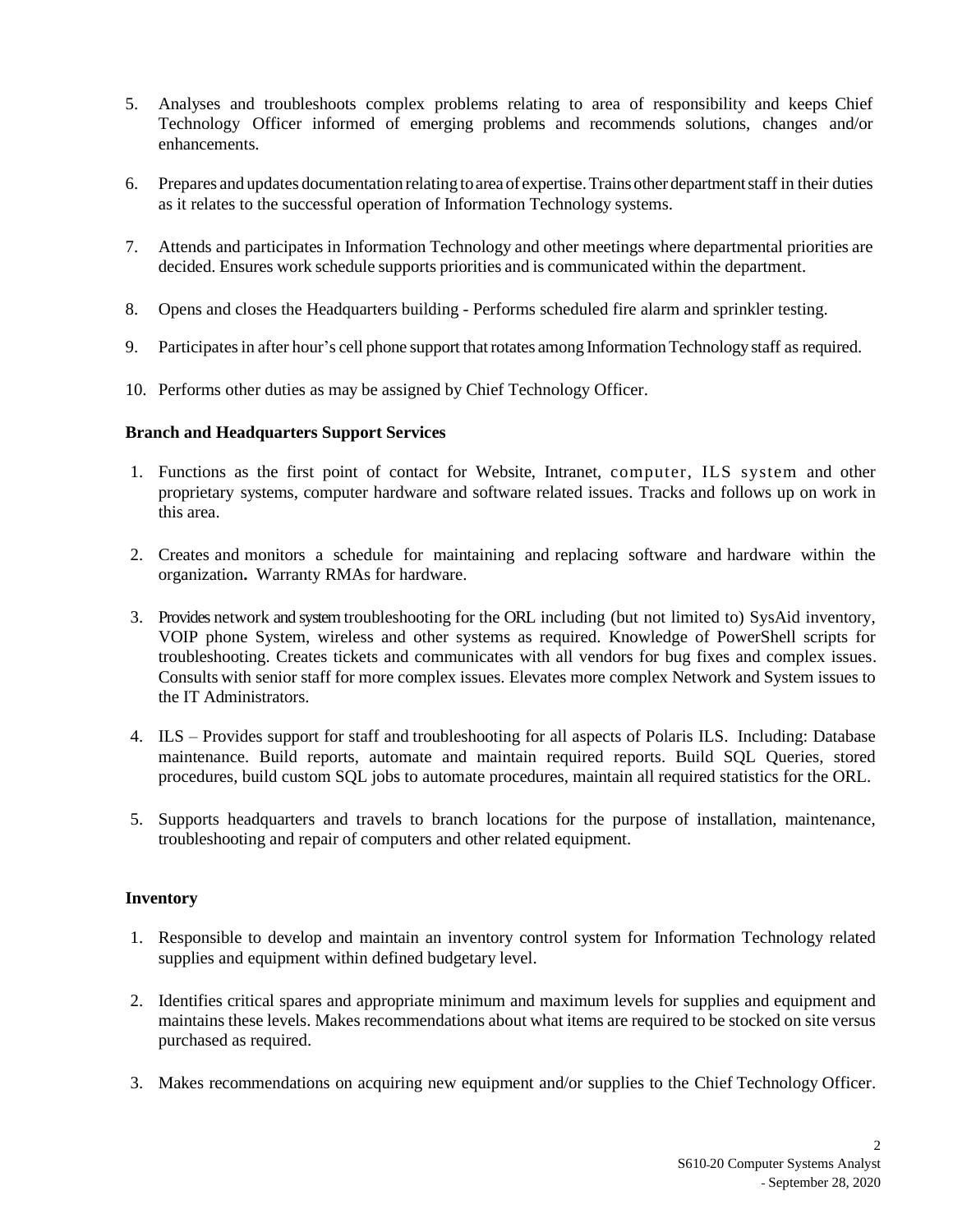# **Training and Communication**

- 1. Assists in training other staff in the successful operation of computer equipment, software, website, intranet, ILS system and other proprietary systems. Builds and maintains FAQ documentation for staff on the intranet
- 2. Participates in interdepartmental communication, ORL committees as assigned and department meetings.
- 3. Stays current on industry trends as they relate to area of expertise, brings forward career development opportunities for Information Technology Manager's consideration.
- 4. Attends training sessions, workshops and conferences as assigned by the Chief Technology Officer.

## **Website and Intranet**

- 1. Researches information related to web site design and maintenance. Makes recommendations to the Chief Technology Officer and Virtual Branch Head on how changes may impact web resources.
- 2. In conjunction with the Chief Technology Officer, the Virtual Branch Head and other staff, and following established ORL guidelines, participates in the design, maintenance, and implementation of appropriate web site processes. The incumbent uploads new and modified pages. Knowledge of various programing languages such as MS SQL, PHP and MS Visual Studio etc.
- 3. Building interactive forms using ASP.NET and Adobe.
- 4. Participates in ongoing projects to increase the effectiveness of website and intranet services.

#### III. **Working Conditions**

Works collaboratively with other Information Technology staff and vendor technical representatives to resolve computer, software and telecommunications related problems. This position demands attention to detail. Errors in judgment or inattentiveness can disable Library operations for a period of time and result in unexpected expenses. Frequently travels to branches and may work in closed areas or on ladders and around electrical equipment. May work alone occasionally but is usually in contact with others. Frequent use of computers for extended periods of time. Often includeslong periodswhere repetitivemotionand close attentiontodetails are required.May be required to travel locally, regionally and internationally for career development opportunities.

#### IV. **Job Specifications**

### 1. **Education**

Graduation from a two-year post-secondary diploma concentrating on the fundamentals of computer systems, networks and/or operation plus two certifications (ie: Microsoft Certified Solutions Expert (MCSE)/Microsoft Certified Professional/Comptia A+ other equivalent training.

#### 2. **Related Experience**

Three (3) years' experience including the operation, maintenance, troubleshooting and support of computer hardware and software, troubleshooting network connectivity, and web site administration. Experience with SQL and MS PowerShell an asset.